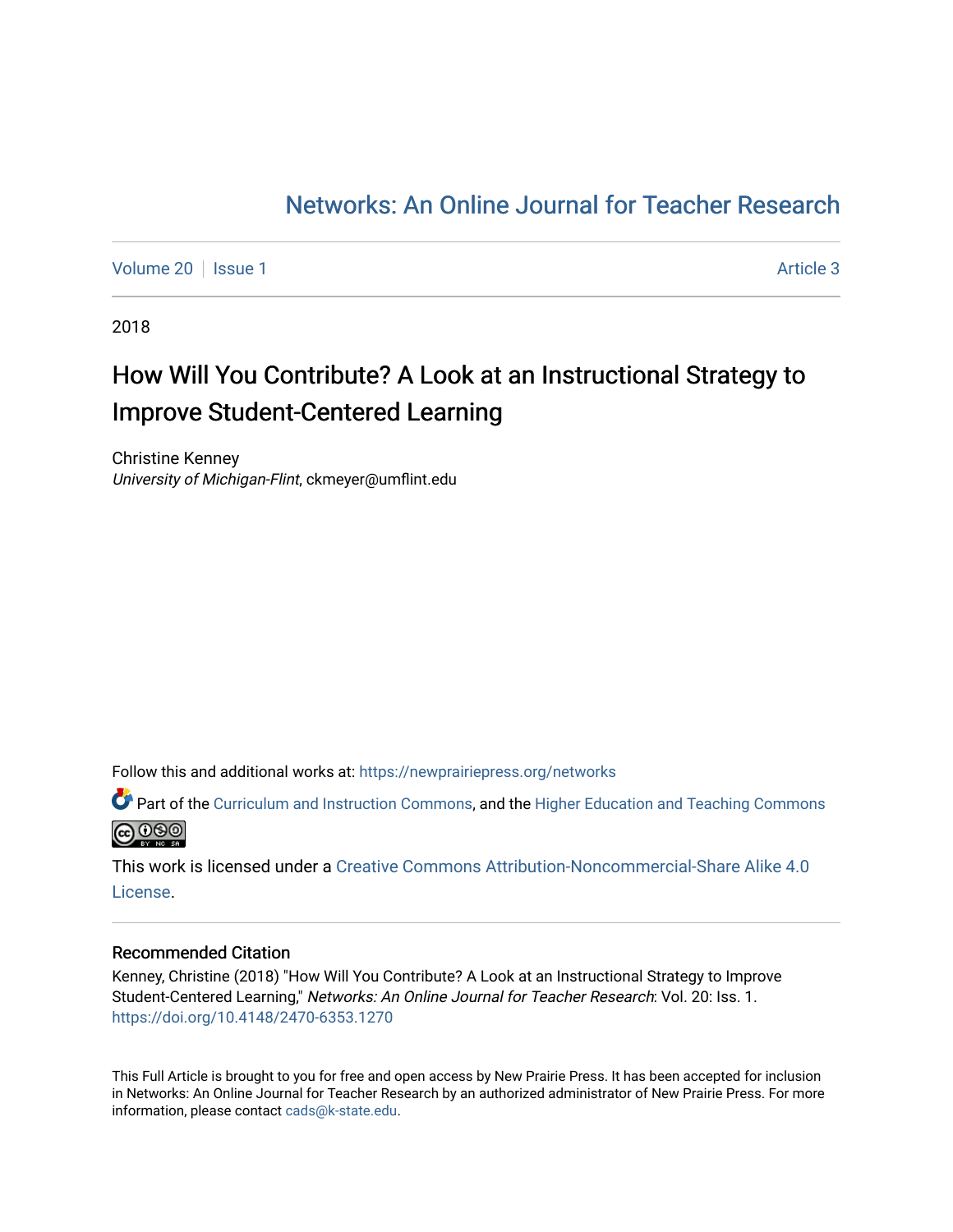## **How Will You Contribute? A Look at an Instructional Strategy to Improve Student-Centered Learning**

## **Christine Kenney - University of Michigan-Flint**

## **Abstract**

The dreaded blank stares, looking down at a phone, or the student who falls asleep. University instructors know students who demonstrate these behaviors and have watched them disengage during class. Students might wish to engage, but may not know how. The purpose of this article is to examine the use of contribution strategies with undergraduate students in an effort to foster their engagement in class. Through a semester-long study, students' usage of seven contribution strategies within course discussions was examined through frequencies and audio recordings. Findings reveal that students incorporated the seven contribution strategies into course discussions however they did so at varying levels. Implications for the research suggest that when given the opportunity to actively contribute students do so; however, the instructor must foster an environment where active contribution is possible and valued.

**Keywords**: contribution strategies; action research; undergraduate

## **Introduction**

It is difficult to ascertain why students might not connect during university class sessions and it is important to ask where the problem may reside. Is it something within the students themselves, or could it be something the instructor is or is not doing? This article briefly examines learning identity and then explores an instructional technique called contribution strategies that may assist in overall engagement in the university learning context.

## **Identity as Learners**

To be successful in both the university classroom and in the work force more generally, it is beneficial for students to develop a positive learning identity. Kolb and Kolb (2009) define learning identity as how individuals view their ability to learn, accept their role in the learning process, and approach learning opportunities. There are many scholars who have examined aspects of learning that may shape how a student identifies as a learner including surface vs. deep learning (Biggs, 1979; Entwistle, 1984); fixed vs. growth mindsets (Dweck, 2006) and active learning opportunities (Doyle, 2011). Each of these are examined in the following sections.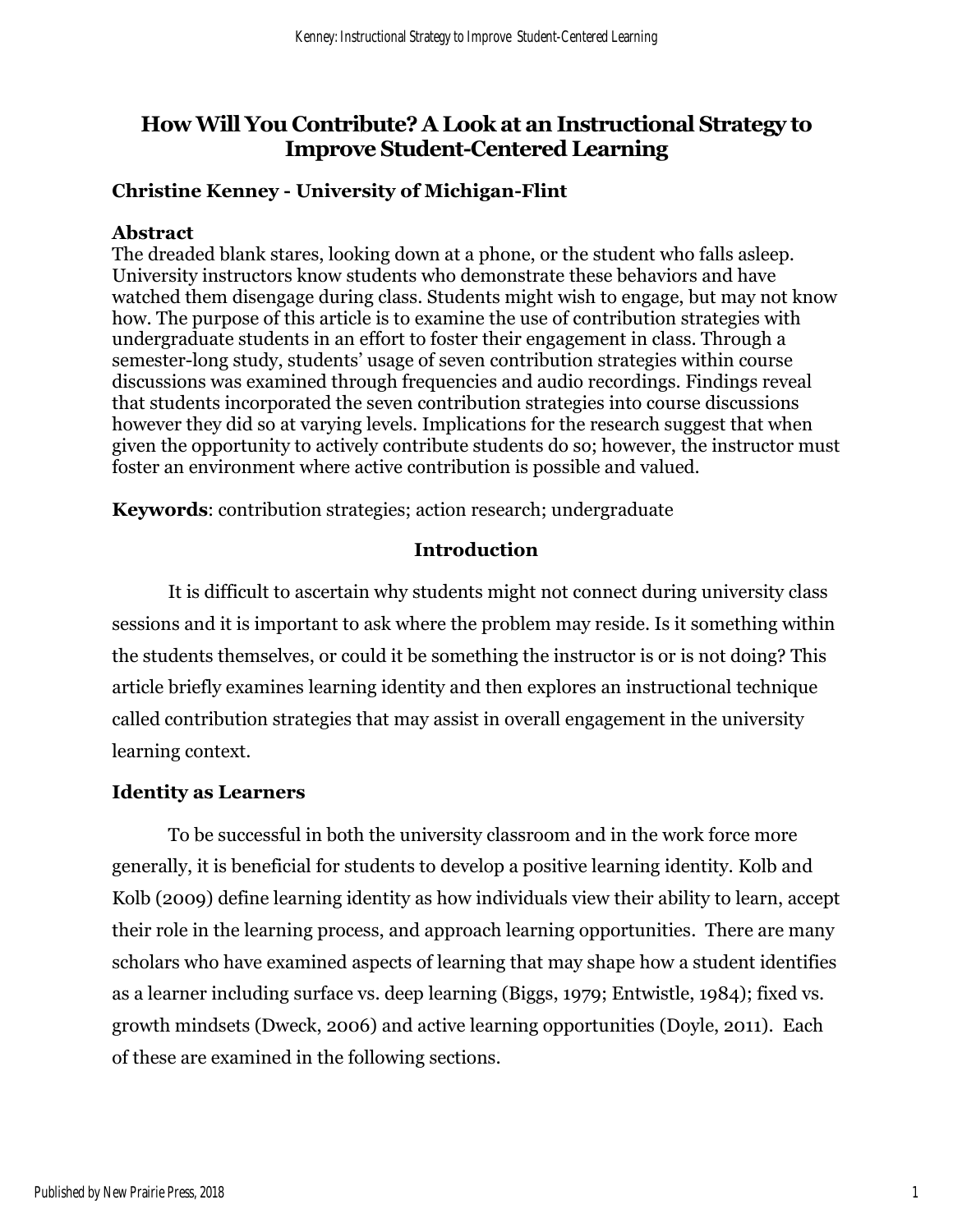Research shows two common approaches to learning may impact a student's learning identity: surface and deep (Biggs, 1979; Entwistle, 1984; Parpala, Lindblom-Ylanne, Komulainen, Litmanen, & Hirsto, 2010). Parpala and colleagues (2010) examined university students and found that students using a surface approach are more likely to focus on learning at a basic level. In contrast, students who take a deep approach to learning may be more likely to plan, monitor, reflect, ask questions, and think critically. Deep vs. surface learning influences how one approaches learning opportunities and views one's role in the learning process.

Dweck (2006) examined how students perceive their role in learning and their capabilities as learners. She argued two different mindsets exist: a "fixed mindset" and a "growth mindset" (p. 67). Students with a fixed mindset believe intelligence is predetermined and there is little that can change overall personal learning patterns. Those with a growth mindset, however, see learning as an exercise where hard work and perseverance can improve learning capabilities and overall intelligence. The type of mindset a student embodies (fixed vs. growth) as well as their approach to learning (surface vs. deep) may impact how a student approaches and engages in the university learning context, thus shaping his/her overall learning identity.

Students may not spontaneously regard themselves as having an influential role within the learning context, inevitably influencing their learning identity. Ruohoniemi and Lindblom-Ylanne (2009) surveyed university students regarding the influences on their learning and found they most often listed characteristics related to their instructors rather than characteristics related to themselves. Therefore, it is possible that learning identity is shaped by the instructors students meet and the instructional practices they are offered. Freire (1968) argued against viewing a teacher as the holder of all knowledge and proposed students develop a self-identity as a competent, engaged, and capable learner. However, in order for students to develop their learner identity, they must be given opportunities to engage in the learning process (class discussion, learning activities, etc.) actively.

Doyle (2011) suggests that university instructors "move away from a teachercentered, lecture model of instruction to a learner-centered model of facilitating learning" (p. 1). Substantiating this claim with neuroscience, Doyle argued that when instructors rely on lecture-style teaching, they inhibit their students from fully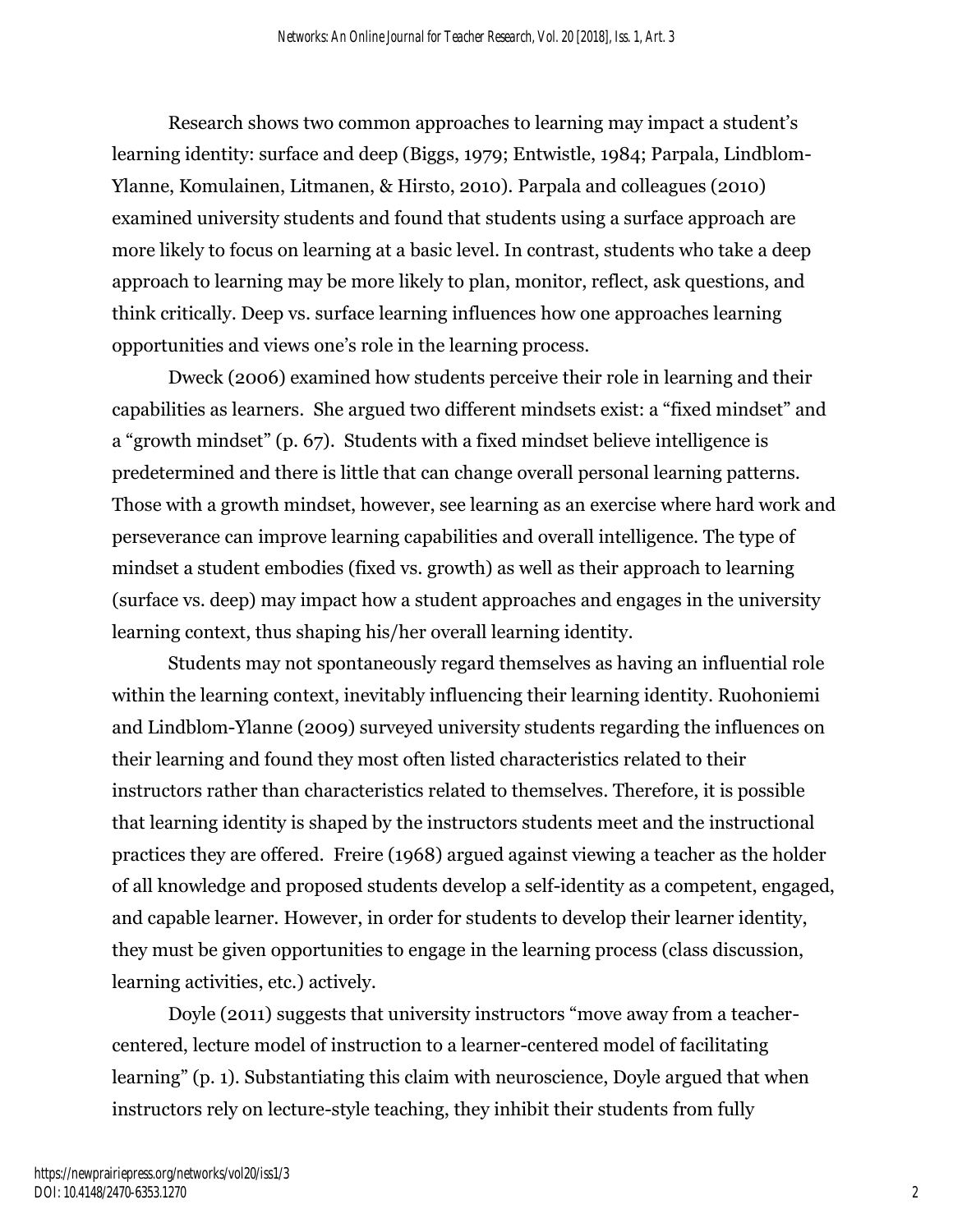participating in the learning process and developing their learning identity. Students who are actively involved tend to acquire knowledge in more meaningful ways. Doyle suggests that control of the learning process be shared between instructors and students. When students are given an active role, and are required to apply a deep learning approach including planning, monitoring their thinking, reflecting, asking questions, etc., they tend to be academically advanced and more engaged in the learning process (Biggs & Tang, 2011).

The research suggests that to foster a positive learning identity, both student and instructor must make room for active learning opportunities where students may take ownership of their learning. The remainder of this article will explore my use of an instructional technique called contribution strategies designed to assist both instructor and students to actively engage in the learning context together.

#### **Conceptual Framework**

As a university instructor, I began to reflect on the instructional practices I use in my courses and whether I was creating a learning context conducive to students taking an active role in their learning process. Gioia's (1987) work on contributions provided me a lens for how to nurture my students in a way that fostered active learning and student engagement. Participation in university classroom discussions and learning activities is not a new idea; however, it is possible that to optimize the learning experiences, students must not only participate but become contributors to their own and others' learning. Gioia (1987) differentiated between participation and contribution in the university learning context. He acknowledged that when students participate they are involved and included. However, while students who participate "take part," Gioia argued student contribution entails deeper social and "intellectual involvement, [the] sharing of knowledge and knowledge construction…and the willful intent to assist others in the forging of understanding" (p.16). Gioia identified methods for contribution including "providing recapitulations and summaries… citing relevant personal examples...asking key questions… engaging in devils' advocacy, and disagreeing with the instructor" (1987, p. 17). Gioia argued that through these types of contributions students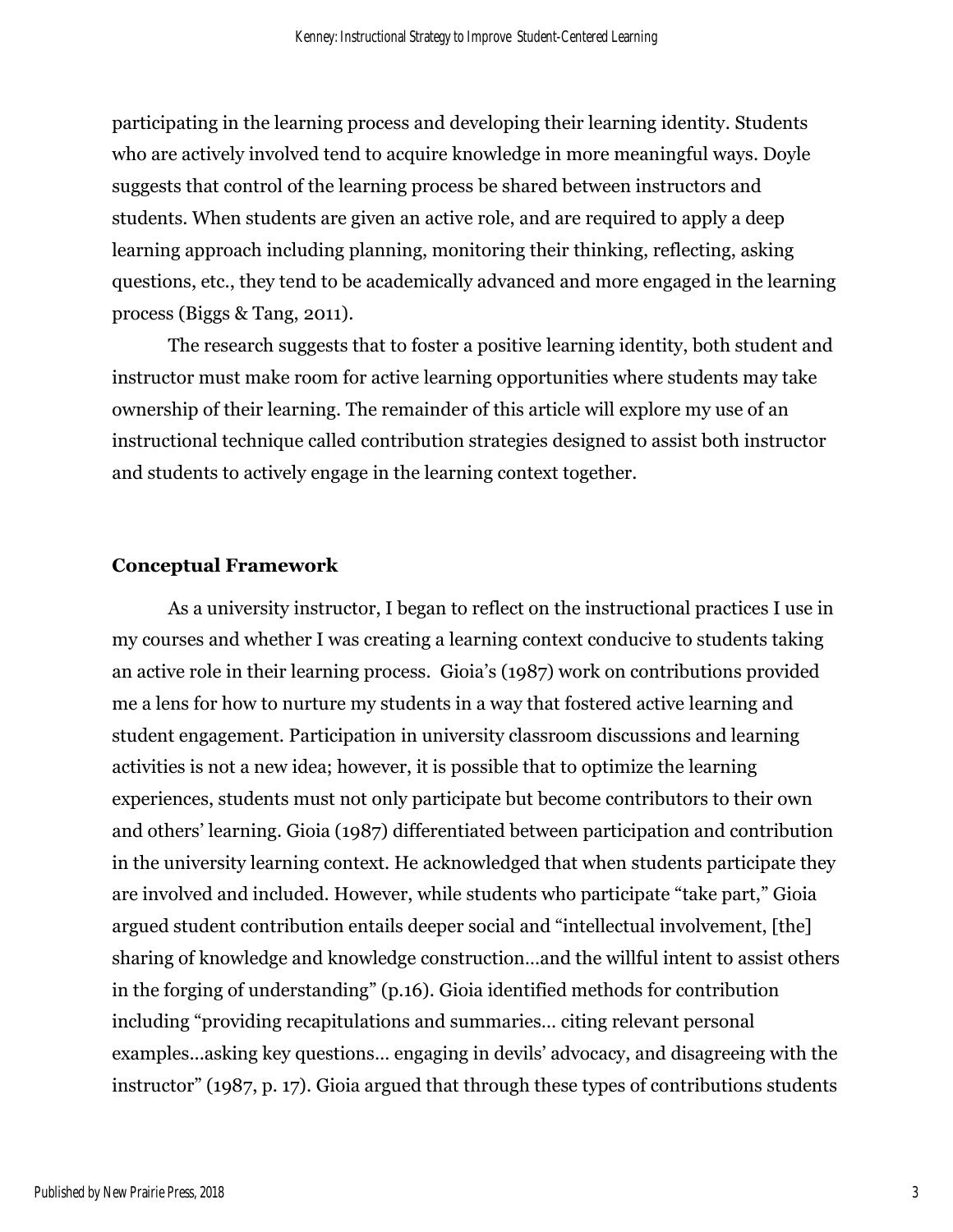are socially and intellectually involved thus thinking and learning are at the center of class discussions.

I felt that intentionally and purposefully incorporating similar contribution approaches to those discussed by Gioia (1987) might assist students in better defining themselves as active agents in their learning and may also provide me with a framework for establishing an expectation for student engagement in my course. The research question guiding this study was, *How do contribution strategies assist in overall student engagement in the university learning context*?

#### **Methods**

#### **Setting and Sample**

This study took place at a small, mid-western, regional university. I incorporated contribution strategies into an entry-level, undergraduate, child development course with 21 students. Typical enrollment numbers for this class vary between 20 and 30. The course met once per week for 2 hours and 45 minutes. In a given semester, I am required to teach three courses and for the past three years, child development has been one of them. I was searching for ways to motivate my students to take ownership of the content, class activities, and discussion. I chose to incorporate the contribution strategies as it was an entry-level course and the undergraduate students enrolled were at the initial stages of their university program. By introducing the contribution strategies at this point, it was my hope they would continue to incorporate these strategies moving forward.

#### **Introducing the Contribution Strategies**

Building from Gioia's (1987) discussion of contribution, at the beginning of the semester I introduced and defined seven contribution strategies in an effort to examine how the use of contribution strategies might assist in overall student engagement (see Table 1 for the seven contribution strategies including student examples taken from audio transcripts). When introducing the contribution strategies, I gave students a handout defining the seven contribution strategies and a poster of the strategies was posted on the wall for the duration of the semester. I explained the contribution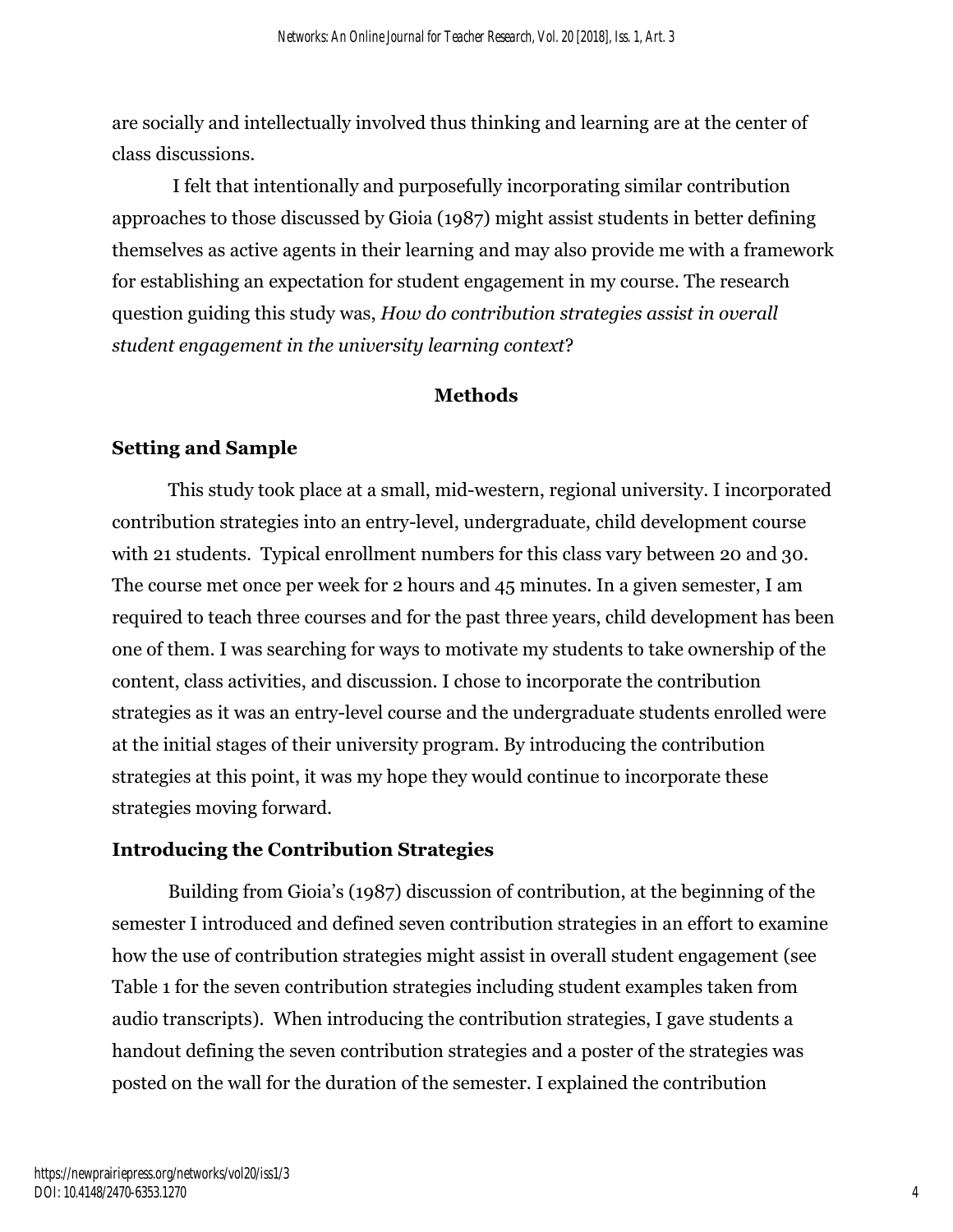strategies could be used as a technique to enter into discussion and contribute to the learning of others. I shared with the students that a requirement of the course was for students to take part in course discussions and activities in an active and engaged manner. To do this, students were expected to practice using the contribution strategies as they discussed course content and assigned readings. During the second class, we participated in an activity where each student was assigned a contribution strategy with the goal to incorporate the strategy whenever possible during class activities. This gave us the opportunity to define and utilize the strategies and discuss each of them as a class.

The role of modeling was particularly important, as the use of contribution strategies was new. It was important the students see how I incorporated the contribution strategies into our discussion in order to observe and envision the possibilities. I made a point throughout the semester to model the contribution strategies (e.g. "I would like to respectfully disagree with the text; making friends is a very abstract concept for young toddlers"). I also pointed out when students used particular contribution strategies to alert all students how contribution strategies could be used ("Did you see how [student's name] contributed to the topic by making a personal connection?").

| Contribution               | <b>Example</b>                                            |
|----------------------------|-----------------------------------------------------------|
| <b>Strategies</b>          |                                                           |
|                            |                                                           |
| Summarizing                | When I was reading the book, it stated that children      |
|                            | tend to get their taste interests from their parents.     |
|                            |                                                           |
| <b>Making Observations</b> | I remember when we were watching the" Babies" movie       |
| <b>Connected to Course</b> | and we saw children walking around without diapers        |
| Content and/or             | on or living in houses without modern plumbing            |
| <b>Outside Sources</b>     | systems. It just goes to show other cultures can be a lot |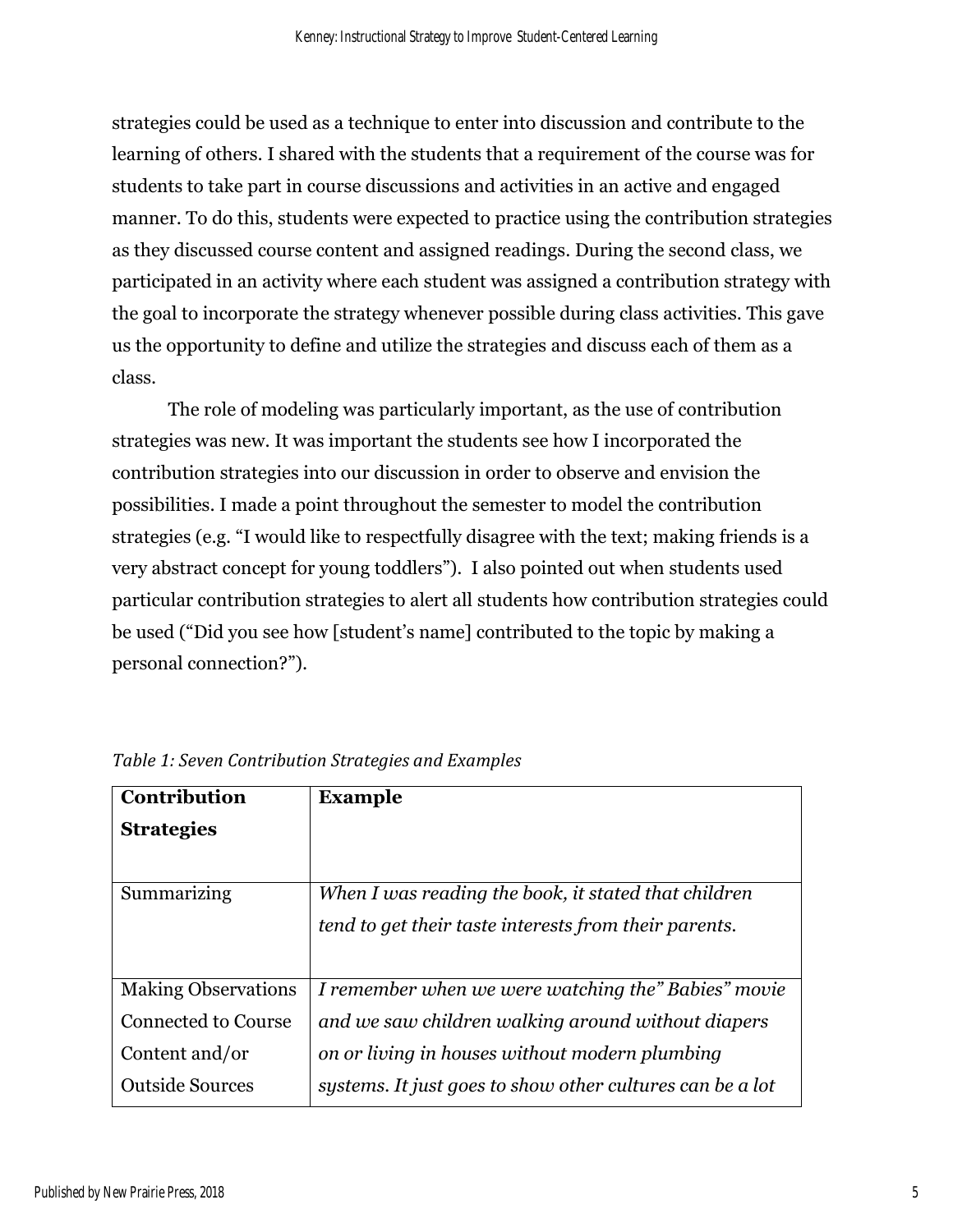|                         | different compared to our own.                               |
|-------------------------|--------------------------------------------------------------|
|                         |                                                              |
| <b>Making Personal</b>  | My husband speaks in Spanish to my daughter and I            |
| Connections             | speak in English to my daughter. My husband was              |
|                         | always nervous it would confuse her, but it doesn't and I    |
|                         | think it's really cool because she is learning two           |
|                         | languages in the same household.                             |
|                         |                                                              |
| Agreeing or             | I agree with [student's name], it's really hard to put a     |
| Branching off of Peer   | date and a time as to when children start showing            |
| or Content              | developmental milestones.                                    |
|                         |                                                              |
|                         |                                                              |
| <b>Asking Questions</b> | How do researchers know that babies can taste?               |
| Leading to Further      |                                                              |
| Thinking                |                                                              |
| of Self or Others       |                                                              |
|                         |                                                              |
| Playing Devil's         | The chart within the bookgives an expectant age at           |
| Advocate                | which children should be hitting benchmarks and              |
|                         | development, which although helpful, can cause parents       |
|                         | to think what is wrong with their child if they have not     |
|                         | reached benchmarks at a certain age.                         |
|                         |                                                              |
| Respectfully            | I hate the phrase that "kids will be kids" because there is  |
| Disagreeing with        | also the phrase that "kids will be cruel." I feel that these |
| Peer, Instructor or     | phrases are not okay and that kids need to learn from a      |
| Content                 | young age about what is and is not acceptable.               |

While explicitly modeling the strategies was important, it was equally essential to create space for students to incorporate contributions into class activities and discussions. Therefore, I fostered open-ended discussions and incorporated active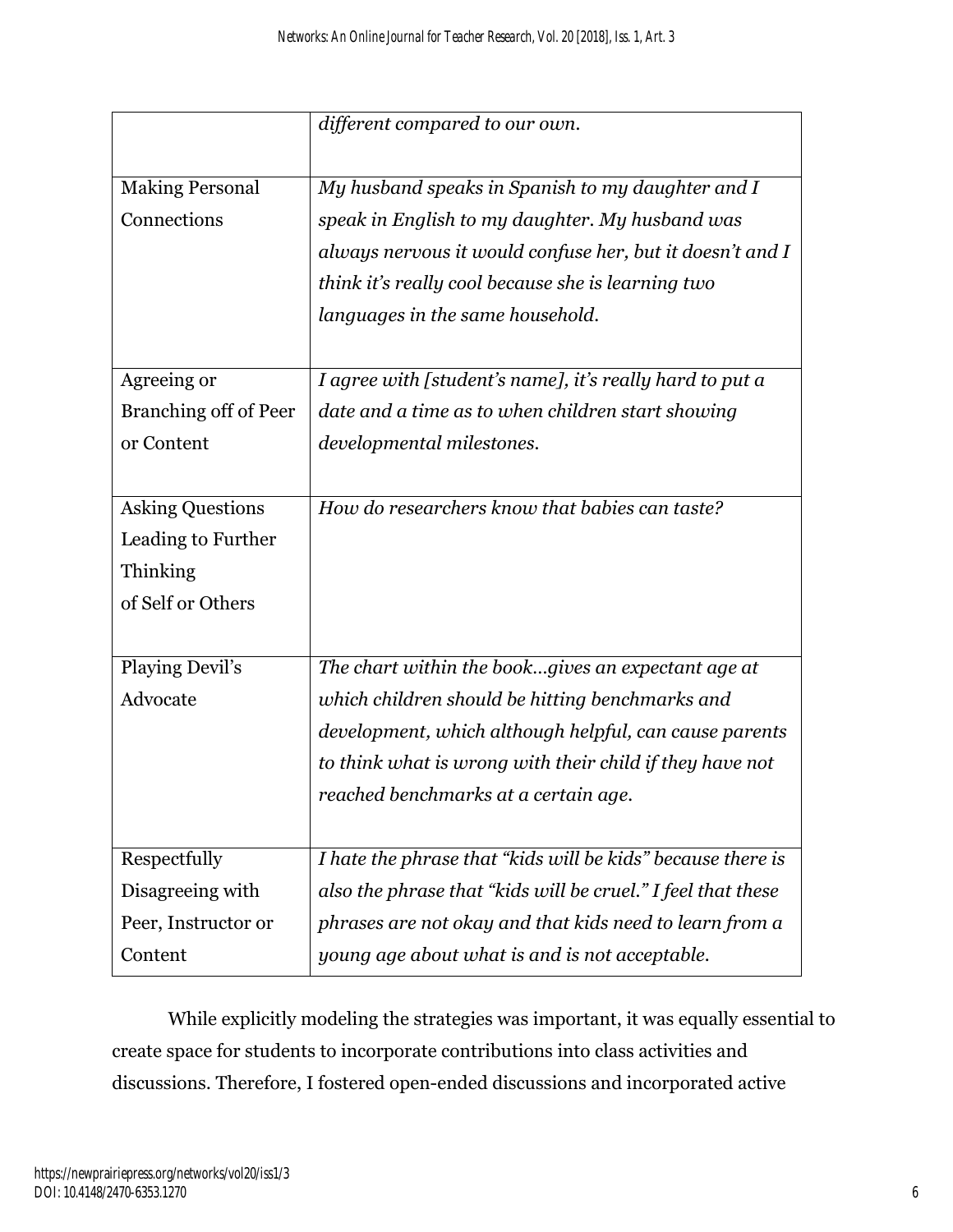learning activities into our class sessions as much as possible. Students who felt uncomfortable speaking in front of others were given the opportunity to begin by sharing one-on-one with students and instructor, with the goal of eventually participating in the whole-group discussions.

#### **Data Collection and Analysis**

To capture the use of contribution strategies in whole group class discussions, an undergraduate student not enrolled in the course but acting as a research assistant gathered data during nine class sessions. Data was not gathered in the beginning class sessions to obtain informed consent and provide time to introduce, model, and practice using the contribution strategies. Prior to the beginning of the semester, the research assistant and I discussed and agreed upon a definition for each contribution strategy and I used these definitions when introducing the contribution strategies to the students.

The research assistant attended every class and was responsible for tallying when students used the contribution strategies within whole group discussions. Since a single research assistant would have limited ability to capture all contribution strategy use in small groups, we pragmatically focused only on whole group conversations. At times, students would intentionally identify which contribution strategy they were using (e.g. "I'm going to respectfully disagree."). More often, the research assistant would determine the contribution strategy based on the student's points and predetermined definitions. Three course sessions were audio recorded to capture a sample of class discussions. Transcriptions of the audio recorded sessions were used to check for interrater reliability and to gather qualitative examples of how students incorporated the contribution strategies and how I supported their use.

To calculate inter-rater reliability the research assistant and I independently listened to a portion of an audio-recorded class session and tallied students' use of contribution strategies. Krippendorff's Alpha was utilized to calculate inter-rater reliability as it has many benefits including it can be used for different types of variables, small sample sizes, and for two coders. A Krippendorff's Alpha of .800 or higher is optimal (Krippendorff, 2004). For this research, a Krippendorff's Alpha of .954 was determined for inter-rater reliability.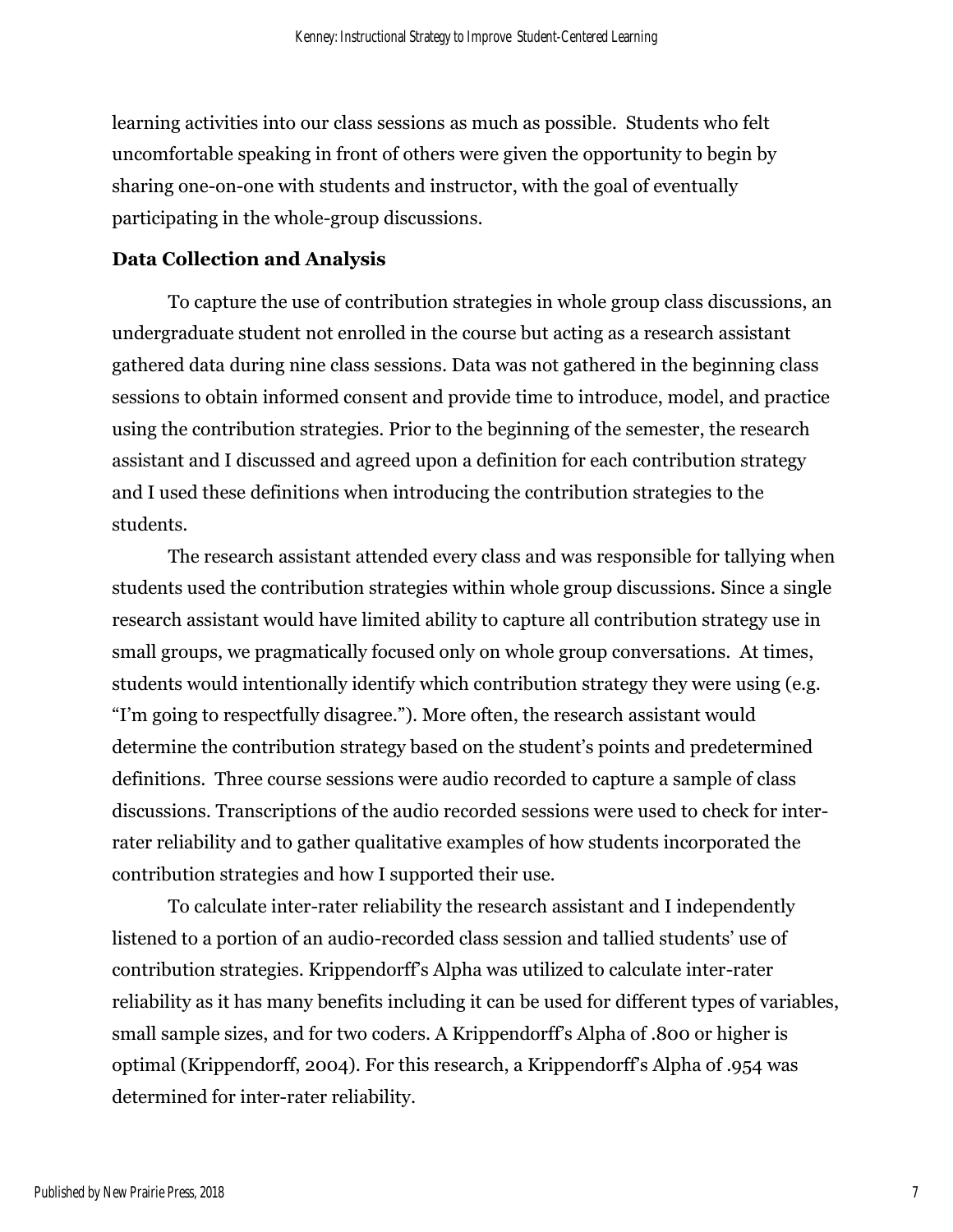## **Results**

**Research Question:** How do contribution strategies assist in overall student engagement in the university learning context?

Frequency totals were calculated to examine students' use of each contribution strategy across nine class sessions. (see Figure 1). Based on the frequency totals, students did incorporate the contribution strategies into whole group discussions, although usage fluctuated. Students were most likely to use personal connections, followed by observations connected to course content and/or outside sources, and agreeing or branching from peers. The contribution strategies used least included playing devil's advocate and respectfully disagreeing.

While frequency totals are helpful, examining one of the three audio-recorded class session transcripts highlights how the students incorporated contribution strategies. Activities for this particular class session included brief announcements, a student-led play debate (should there be more play in schools or less), lecture with reflection questions interspersed (e.g. after lecturing for 5 minutes on the dynamic systems theory students were asked to connect this theory to their future role as educators) and an activity where students created skits on topics related to the weekly assigned reading. Qualitative examples from the audio transcriptions reveal how students' use of these contribution strategies further engaged themselves and other students in the learning process. For example, students were asked to create and perform skits related to various social-emotional development skills, one group focused on portraying children doing math problems on the board in front of their peers. Following the skit, another student said:

I am making a personal connection. I hated watching this [skit] because when I was in school I was a really bad reader and the teacher would always try to make me read aloud in class. This would make me feel embarrassed… and the teacher would say you really need to practice your reading skills.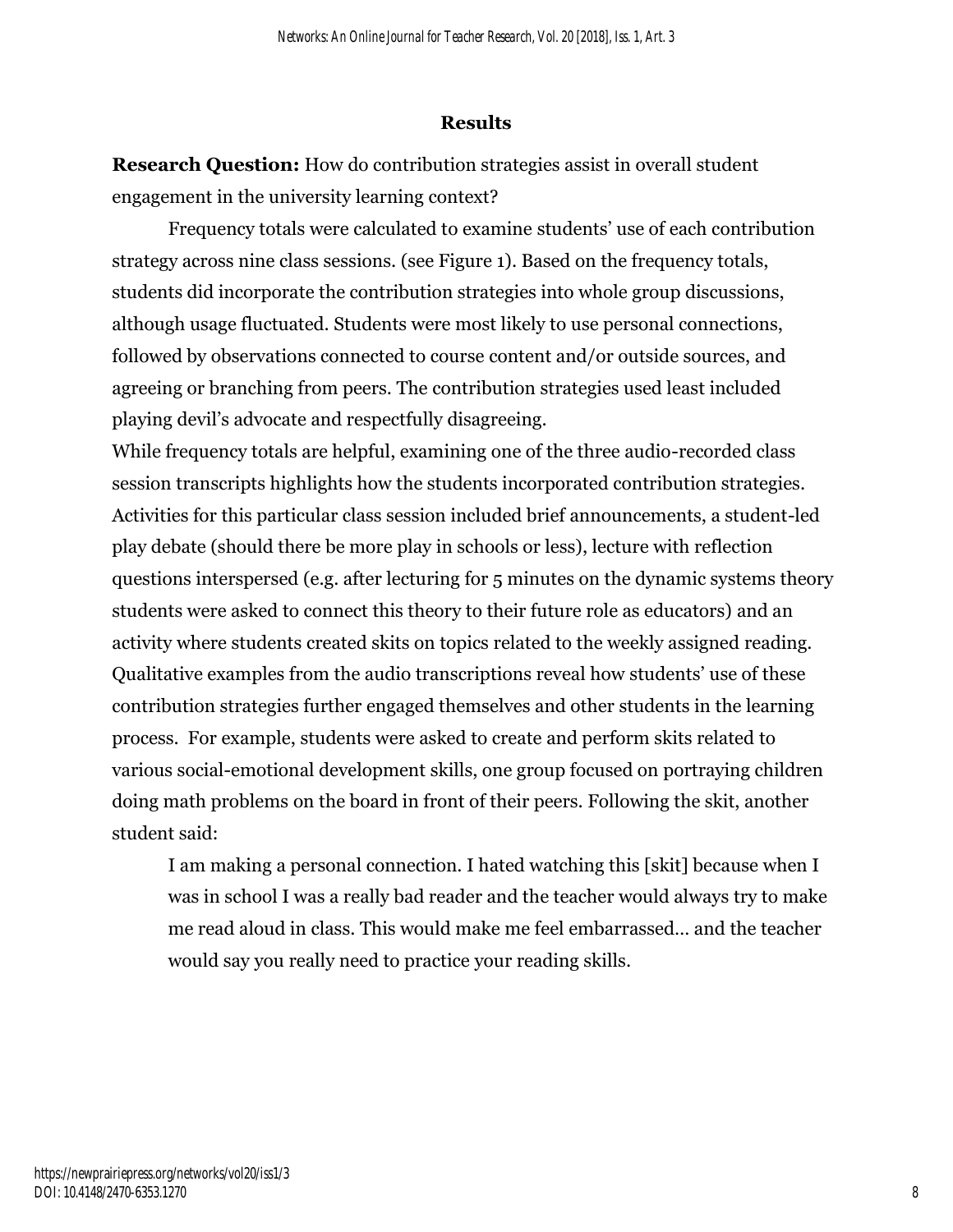

*Figure 1: Frequency totals for students' use of each of the seven contribution strategies.* 

*sample. Contribution strategies were adapted from Gioia(1987).*

The frequency totals show that students utilized the personal connection strategy far more than any other strategy. The example above shows how a student personally connected with the content, the activity in the class, and her own memories. From this interaction and the contribution of this individual, the entire class was able to see the effect that a specific teaching decision (having children complete math problems on the board or having children read aloud in class) might have on a student years later.

Students used the strategy of branching or building off each other's comments and respectfully disagreeing with content. In the following example, I informed students that the state they live in does not mandate kindergarten. Many students were surprised by this information and the following discussion ensued:

Student 1: How can they expect children to go to first grade without learning the basics? They can't just throw a child [in] and expect them to catch up. Student 2: Building off what she said, I also believe that kindergarten is important because that is where the foundation is set for learning and understanding and that's the most important for children. No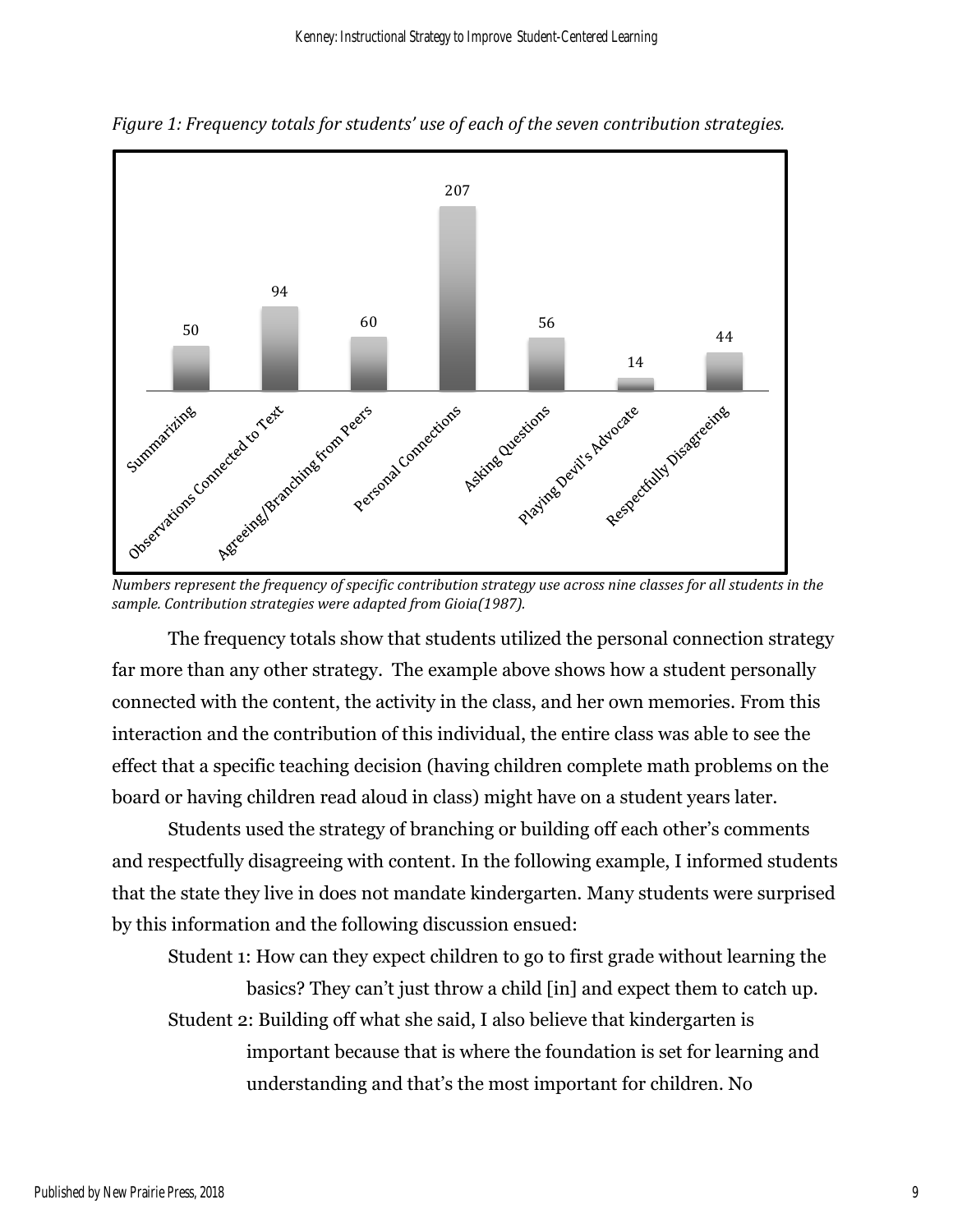foundation makes it harder for the students and the teacher.

- Student 3: I also believe that it's harder for the teacher as well. These children come in not knowing how to stay in their seats or sit on the carpet.
- Student 4: I also think socially that it's important. Without kindergarten, it is harder because these kids come in without learning how to share and meet other kids.
- Student 5: I knew [our state] had this educational policy, but what I don't understand is why parents wouldn't want to send their children to school.

Throughout this exchange, I acted as facilitator allowing students to drive the conversation while providing ample wait-time for students to gather their ideas and thoughts. I reinforced certain points or asked prompting questions. For example, a student posed a question but the others did not readily respond. I rephrased the question saying, "Let's think of some reasons why a parent might not send their child to kindergarten." This spurred a conversation where students responded actively (the child might not be ready, lack of transportation, cultural beliefs, or the parents want the child at home). In this brief discussion, the students explored multiple perspectives looking at the role of the family, child, and teacher. They posed questions and expanded on each other's thinking. They covered pertinent content. Perhaps more importantly, they took a critical look at the content presented in class and became engaged with each other and their learning. In these examples, the students were driving the conversation and supporting their ideas and questions using the contribution strategies. The students themselves play the vital role of leader and knowledge provider while I became the facilitator.

The audio transcripts also revealed that in order for students to incorporate the contribution strategies, it was essential that as the instructor I provided room for students to discuss and engage while supporting them. In the example above, there was ample time for students to contribute. However, other portions of the class audiorecording denote that when I began to lecture, students were less likely to contribute. It was not until I asked a prompting question based on my lecture that students incorporated the contribution strategies. For example, during a school readiness lecture, the students did not interject or incorporate contribution strategies. This continued for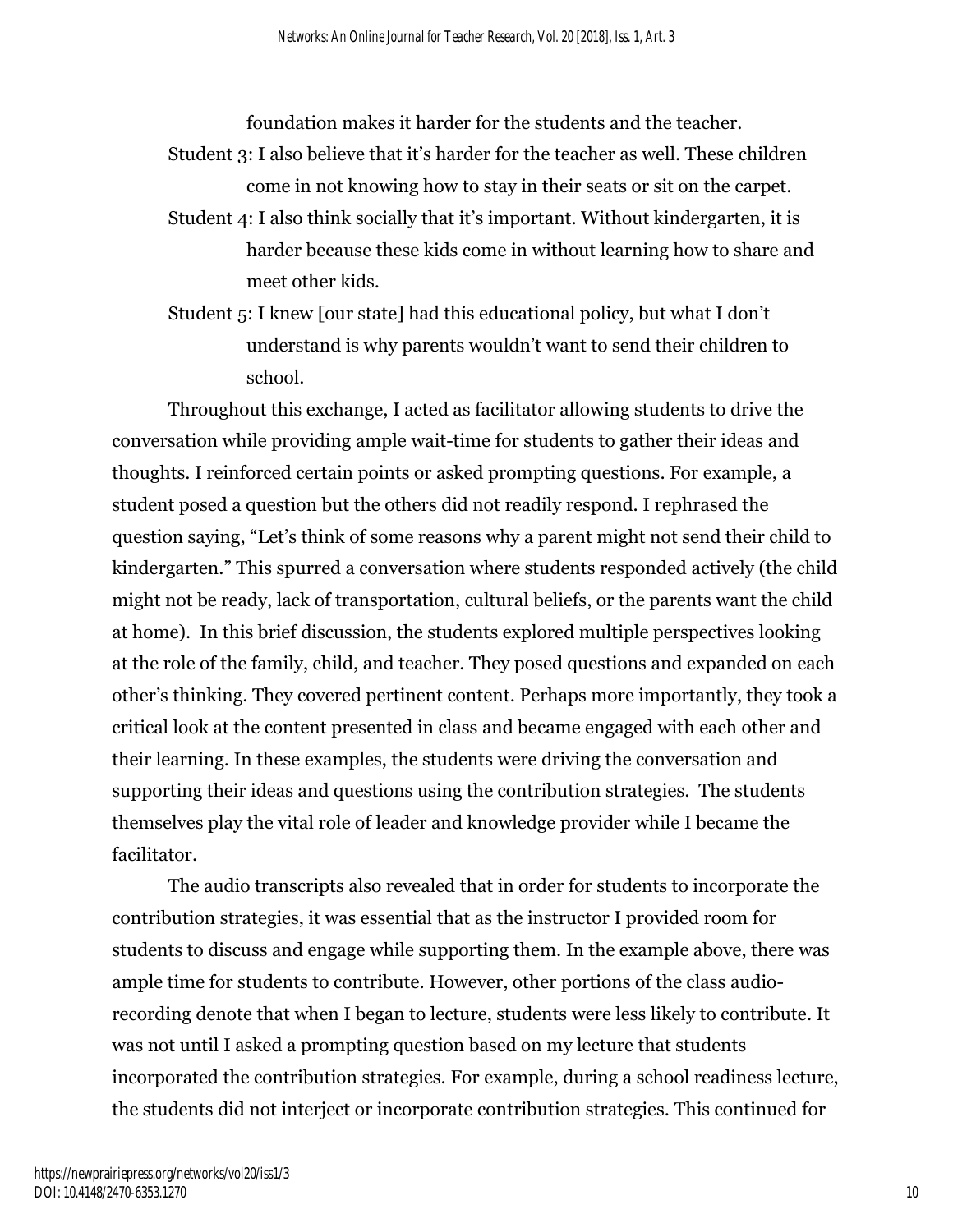approximately 10 minutes. Then I posed a question, "If you are a first-grade teacher what do you do? At this point students began to engage, calling upon the contribution strategies:

Student 1: I was a teacher cadet in high school and worked in a first-grade classroom. Instead of ostracizing the kids who needed more help with reading or math, they split the class in half…each of them focused on different concepts and they made it fun for the students' learning.

Student 2: I can connect to [student 1's name]. I was in the same program when I was in high school.

This student went on to talk about her experience with the teacher cadet program and how they worked with struggling learners. From this point, another student shared her experience as a struggling reader and how she felt when "pulled out" for additional instructional support. From here a student said:

Student: I am going to respectfully disagree because when I was in school the reverse happened to me.

This student went on to share her experience as a gifted student. Other students offered their experiences both as struggling and gifted readers. The students discussed how as educators they might better support their future students, both struggling and striving. Overall, they were engaged; they were talking with one another and I was facilitating. The shift in the tone of the class was evident from when I was solely lecturing.

#### **Discussion**

My goal behind introducing contribution strategies and asking that students adopt them was to move away from blank stares of students who felt disengaged or disconnected and move toward a learning community where students felt invited and empowered to contribute to their own and others' learning. According to the frequency totals and qualitative examples, students did incorporate the contribution strategies into class discussions, thus increasing overall student engagement.

When class activities were learner-centered, students incorporated the various contribution strategies. However, students were less likely or less able to incorporate contribution strategies when class session were dominated by lecture. This is an important finding for instructors across disciplines. It may not be enough to incorporate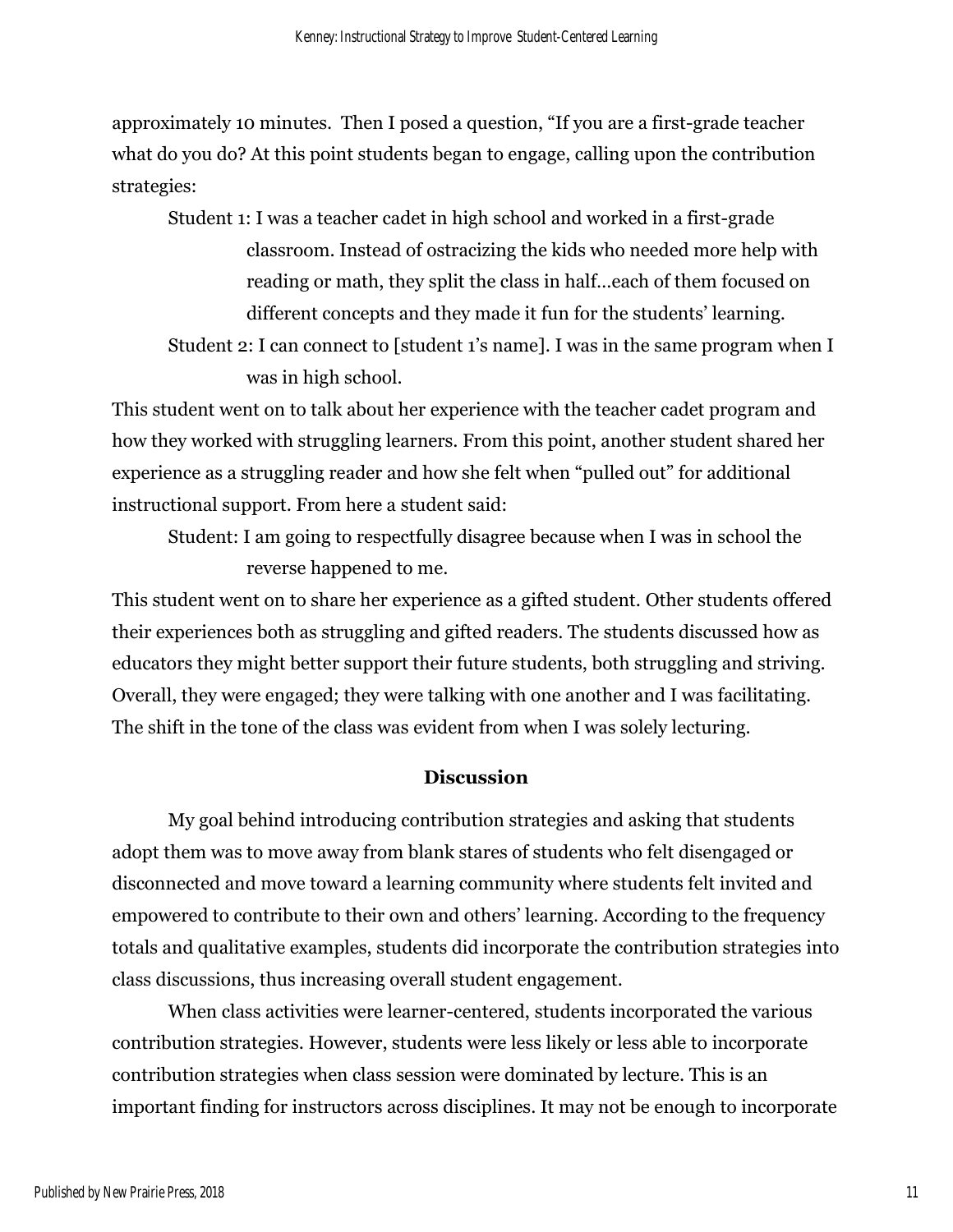innovative teaching and learning strategies into course design. Students must be provided with space and time to engage and instructors must create the conditions that nurture the use of contribution strategies. Without both student and instructor working together the potential of contribution strategies may not be maximized.

This is an important finding for me personally as I claim to be an instructor who values student contribution. However, if I fail to carve space for such contributions I may hinder my students' ability to actively partake in their learning process. When explicitly introducing, defining, modeling, and promoting student use of contribution strategies, I was more intentional in my teaching. After reflecting on the results, as I plan classes I often ask myself; "Am I providing enough space for the students to use contribution strategies? How can I promote the use of contribution strategies with this activity? Am I allowing enough wait-time for students to engage and contribute?" This reflection in my class preparation and overall teaching has made me a more intentional and interactive instructor. I also learned that I must support my students as they incorporate the contribution strategies. I must continually create linkages between student contributions and course content and goals. Student engagement was important but it must be meaningful. My role in ensuring that student contributions were connected to course content and lead to meaningful learning was key.

Another interesting finding is that students tended to use some strategies more than others. Students were most likely to use personal connections; far more than any other strategy. It is possible that this type of contribution felt most natural as students were drawing on their own personal knowledge and experience. The contribution strategies used less often (devil's advocacy and respectfully disagreeing) required more interpersonal skills or social "risk." Likely, comfort level or understanding of what the strategy entailed bolstered or limited students' use. It would be telling to extend this research with student interviews to examine student perceptions related to the specific contribution strategies. A focus might be to ascertain whether students felt more comfortable with some strategies over others.

At the end of the semester I asked the students to write down one thing they would take with them from the course. Several students wrote:

Student 1: I liked learning from each other rather than having a lecture. Learning from each other is more informative than having an instructor lecture to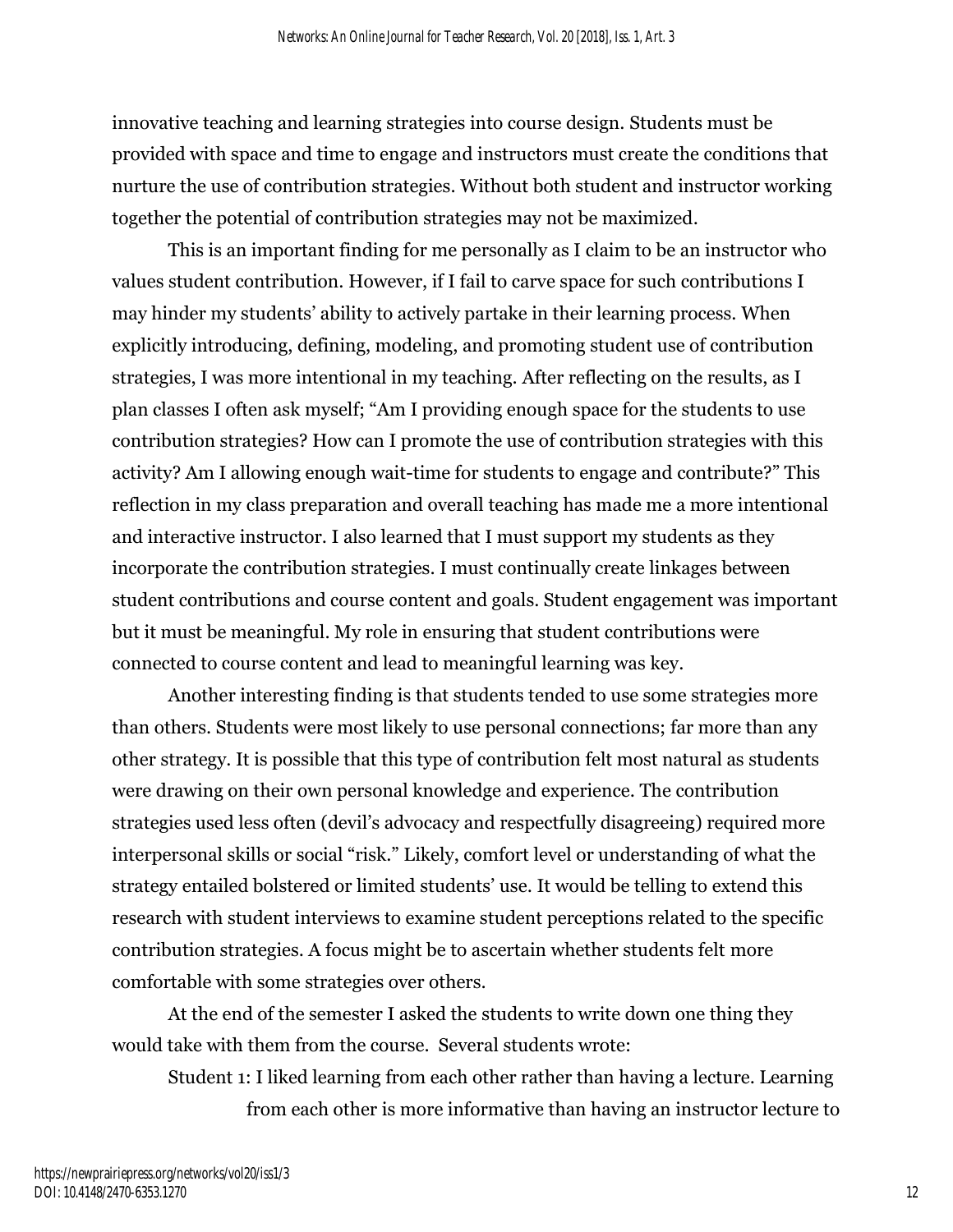the class.

## Student 2: This class has helped me to be more confident and share my thoughts, listen to other people's ideas, and contemplate and come up with something new.

Student 3: I really liked how this class was set up. Talking in big groups makes it easier to connect to people and build off each other's ideas. I feel that this class has helped me learn to communicate my ideas and thinking to others.

I did not receive comments from students (either within the end-of-semester reflection or in my semester course evaluations) describing neutral or negative perceptions of the contribution strategies. A future direction of research is to interview students at the end of the semester to examine their thoughts (positive, neutral, and negative) on this particular strategy and how it relates to student engagement.

#### **Limitations and Future Directions**

The sample size for this research was small and captured the use of contribution strategies during a single semester and only within whole group conversations. In addition, only three class sessions were audio-recorded and transcribed. Follow-up research with additional audio recording would assist in further qualitative analysis of how students incorporate the contribution strategies and how I as an instructor facilitate the strategy within my course design and teaching. As discussed earlier, student interviews specifically examining how students perceived the contribution strategies would be telling. In addition, the students within this sample were all preparing to become classroom teachers; therefore, while it is important for them to become engaged and active learners it is equally essential for them to pass these learning qualities on to their future students. A future direction of research might be to interview students exposed to the contribution strategy during their teacher preparation course work once they become teachers to see if their use of contribution strategies during their studies influenced their pedagogical choices as classroom teachers.

#### **Conclusion**

Keene and Zimmerman (2007) posit that students may feel "utterly ill prepared"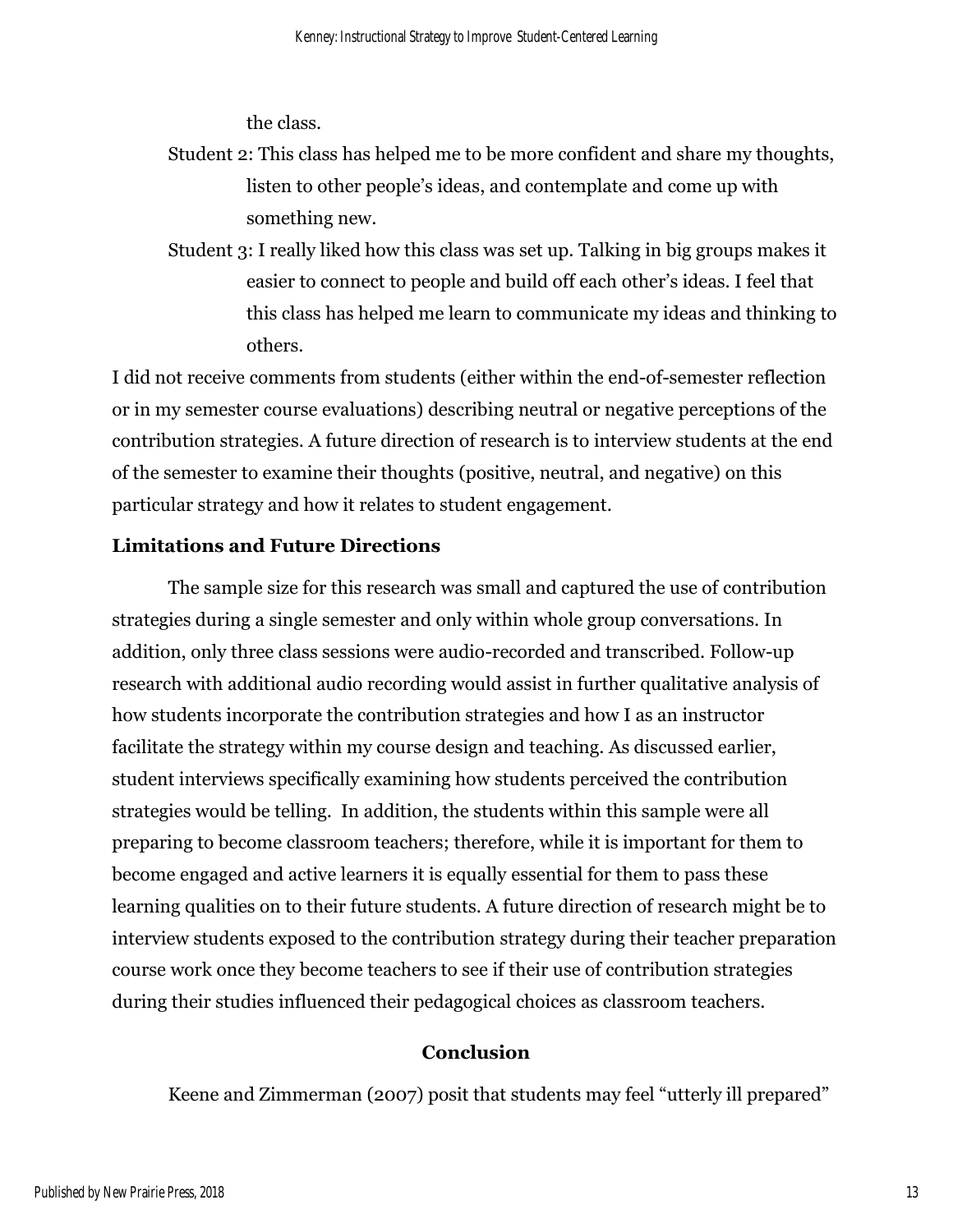to interact with and discuss in a meaningful way (p. 4). Prior to using the contribution strategies, I noticed that I would often revert to lecturing because students were not engaging, asking questions of one another, and so forth. I incorporated the contribution strategies in an effort to better prepare my students to enter into meaningful and engaged learning experiences where they felt welcomed and prepared. The contribution strategies allowed me to speak about student engagement with the students. I was not simply requiring them to contribute; I was providing a means. The strategies provided a concrete method from which I could model and for the students to utilize when they were uncertain how to enter into meaningful conversations. I noticed that when I modeled a contribution strategy students listened. When I pointed out another student using a contribution strategy, students smiled and referenced one another. At times, students would announce when they were using a contribution strategy. Overall, after incorporating this strategy I found myself intentionally planning for student engagement, and contribution became an expectation for all.

#### **References**

- Biggs, J. (1979). Individual differences in study processes and the quality of learning outcomes. *Higher Education, 8,* 381-394.
- Biggs, J., & Tang, C. (2007). *Teaching for quality learning at university*. Maidenhead, England: Open University Press.
- Doyle, T. (2011). *Learner-centered teaching: Putting the research on learning into practice*. Sterling, VA: Stylus.
- Dweck, C. (2006). *Mindset: The new psychology of success.* New York: Random House.
- Entwistle, N. (1984). Contrasting perspectives of learning. In F. Marton, D. Hounsell & N. Entwistle (Eds.), *The Experience of Learning*. Edinburgh: Scottish Academic Press.
- Freire, P. (1968). *The pedagogy of the oppressed.* New York: Continuum Press.
- Gioia, D. A. (1987). Contribution!: Not participation in the OB classroom. *Journal of Management Education, 11*, 15-20.
- Keene, E. O., & Zimmerman, S. (2007). *Mosaic of thought: The power of comprehension strategy instruction*. Portsmouth, NH: Heinemann.
- Kolb, A., & Kolb, D. (2009). On becoming a learner: The concept of learning identity. In *Essays on Adult Learning Inspired by the Life and Work of David O. Justice. Learning Never Ends. CAEL Forum and News,* (5-13)*.*